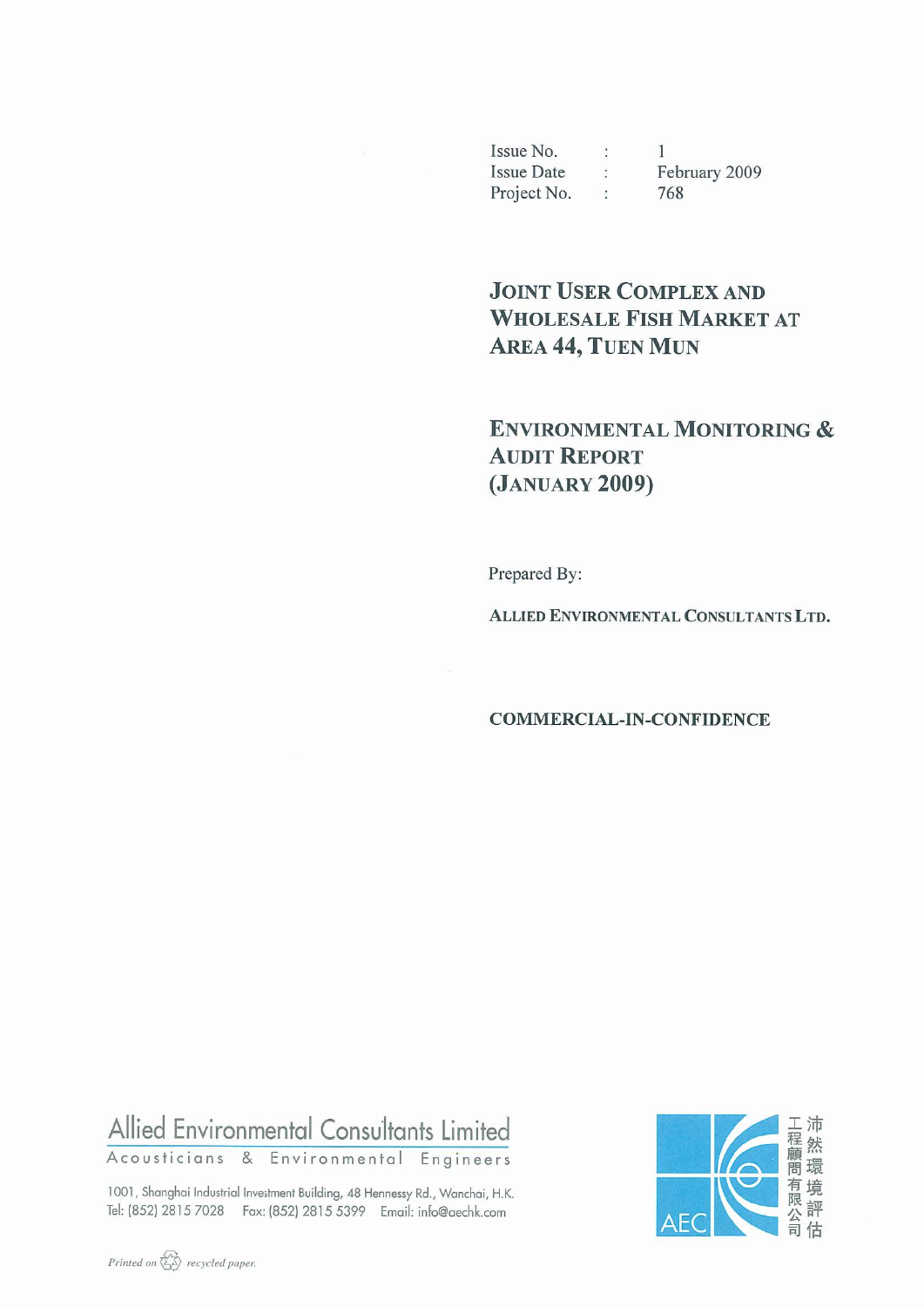Issue No.  $\mathcal{L}$  $\mathbf{1}$ **Issue Date** February 2009  $\mathcal{O}(\mathcal{O}_\mathcal{O})$ Project No. 768  $\mathcal{L}_{\mathcal{L}}$ 

# **JOINT USER COMPLEX AND WHOLESALE FISH MARKET AT AREA 44, TUEN MUN**

# **ENVIRONMENTAL MONITORING & AUDIT REPORT (JANUARY 2009)**

Prepared By:

ALLIED ENVIRONMENTAL CONSULTANTS LTD.

**COMMERCIAL-IN-CONFIDENCE** 

Author:

 $C$ Nic Lam BSc(Hons)

Checked and Approved:

Grace Kwok BEng(Hons) MHKIEIA MHKIOA MISWA MIAJA MRAPA LEED AP

This report has been prepared by Allied Environmental Consultants Limited with all reasonable skill, care and diligence within the terms of the Agreement with the client, incorporating our General Terms and Conditions of B

We disclaim any responsibility to the client and others in respect of any matters outside the scope of the above.

This report is confidential to the client and we accept no responsibility of whatsoever nature to third parties to whom this report, or any part thereof, is made known. Any such party relies upon the report at their own ri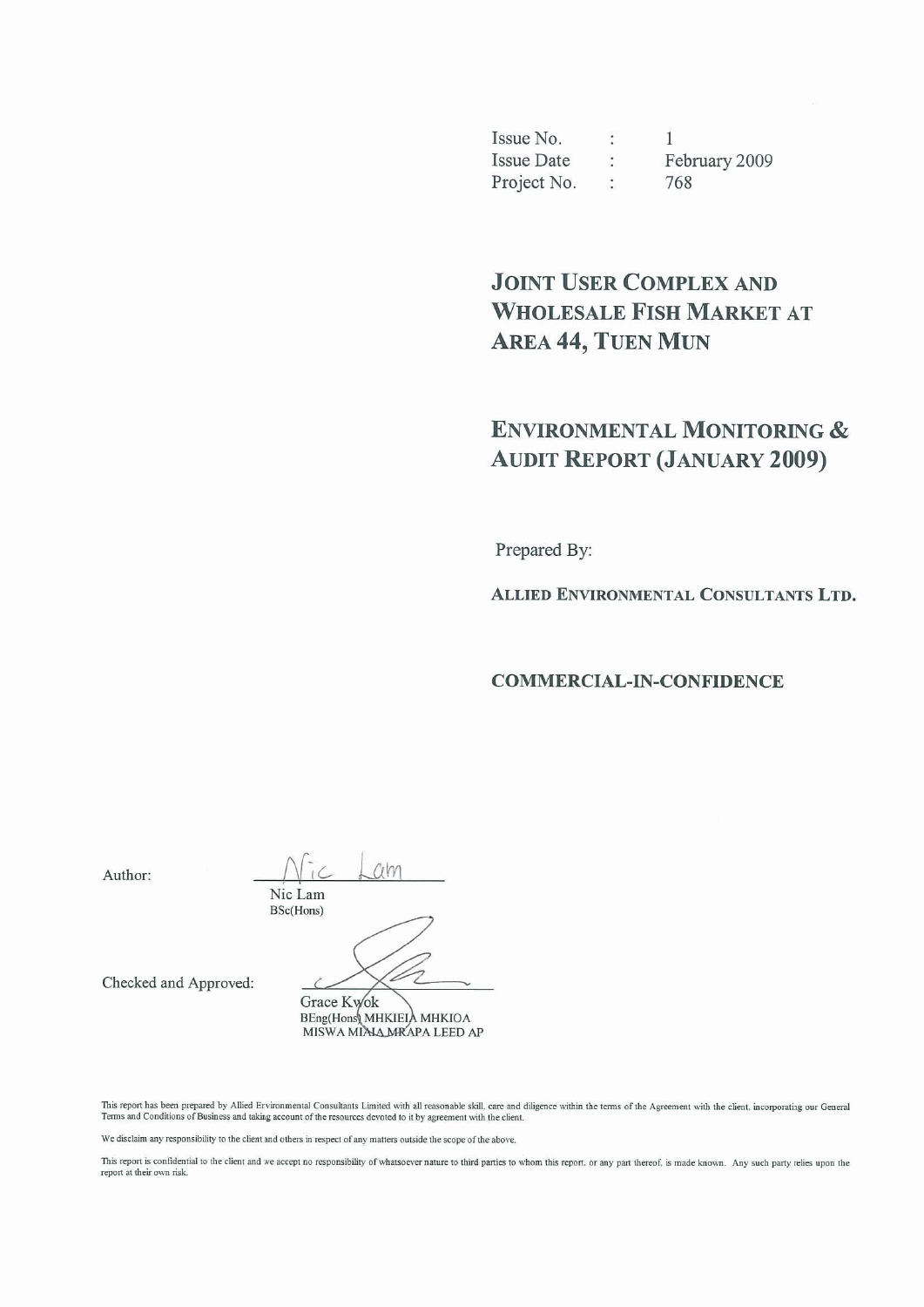|    |      | Joint User Complex and Wholesale Fish Market at Area 44, Tuen Mun<br>Environmental Monitoring & Audit Report (January 2009) | $\mathbf{1}$   |
|----|------|-----------------------------------------------------------------------------------------------------------------------------|----------------|
|    |      | <b>Table of Contents</b>                                                                                                    |                |
|    |      | <b>Table of Contents</b>                                                                                                    | $\mathbf{1}$   |
|    |      | <b>List of Tables</b>                                                                                                       | $\mathbf{2}$   |
|    |      | <b>List of Figures</b>                                                                                                      | $\mathbf{2}$   |
|    |      | <b>List of Appendices</b>                                                                                                   | $\mathbf{2}$   |
|    |      | <b>EXECUTIVE SUMMARY</b>                                                                                                    | $\mathbf{3}$   |
| 1. |      | PROJECT BACKGROUND                                                                                                          | 4              |
|    | 1.1  | Project Organization and Contact Personnel                                                                                  | $\overline{4}$ |
| 2. |      | <b>SENSITIVE RECEIVERS</b>                                                                                                  | 5              |
| 3. |      | <b>CONSTRUCTION WORKS &amp; PROGRAMME</b>                                                                                   | 5              |
| 4. |      | <b>SUMMARY OF EM&amp;A REQUIREMENT</b>                                                                                      | 5              |
| 5. |      | MONITORING METHODOLOGY                                                                                                      | 7              |
|    | 5.1  | Monitoring Programme                                                                                                        | 7              |
|    | 5.2  | Air Quality Monitoring                                                                                                      | 8              |
|    | 5.3  | Noise Monitoring                                                                                                            | 8              |
| 6. |      | <b>RESULTS</b>                                                                                                              | 8              |
|    | 6.1. | Air Quality                                                                                                                 | 8              |
|    | 6.2. | Noise                                                                                                                       | 9              |
|    | 6.3. | <b>Weather Conditions</b>                                                                                                   | 10             |
| 7. |      | <b>SITE INSPECTION &amp; AUDIT</b>                                                                                          | 10             |
| 8. |      | NON-COMPLIANCE, COMPLAINTS, NOTIFICATIONS OF SUMMONS AND SUCCESSFUL<br><b>PROSECUTIONS</b>                                  | 11             |
| 9. |      | <b>OTHERS</b>                                                                                                               | 11             |
|    |      | 10. CONCLUSIONS                                                                                                             | 11             |

**Project No. : 768**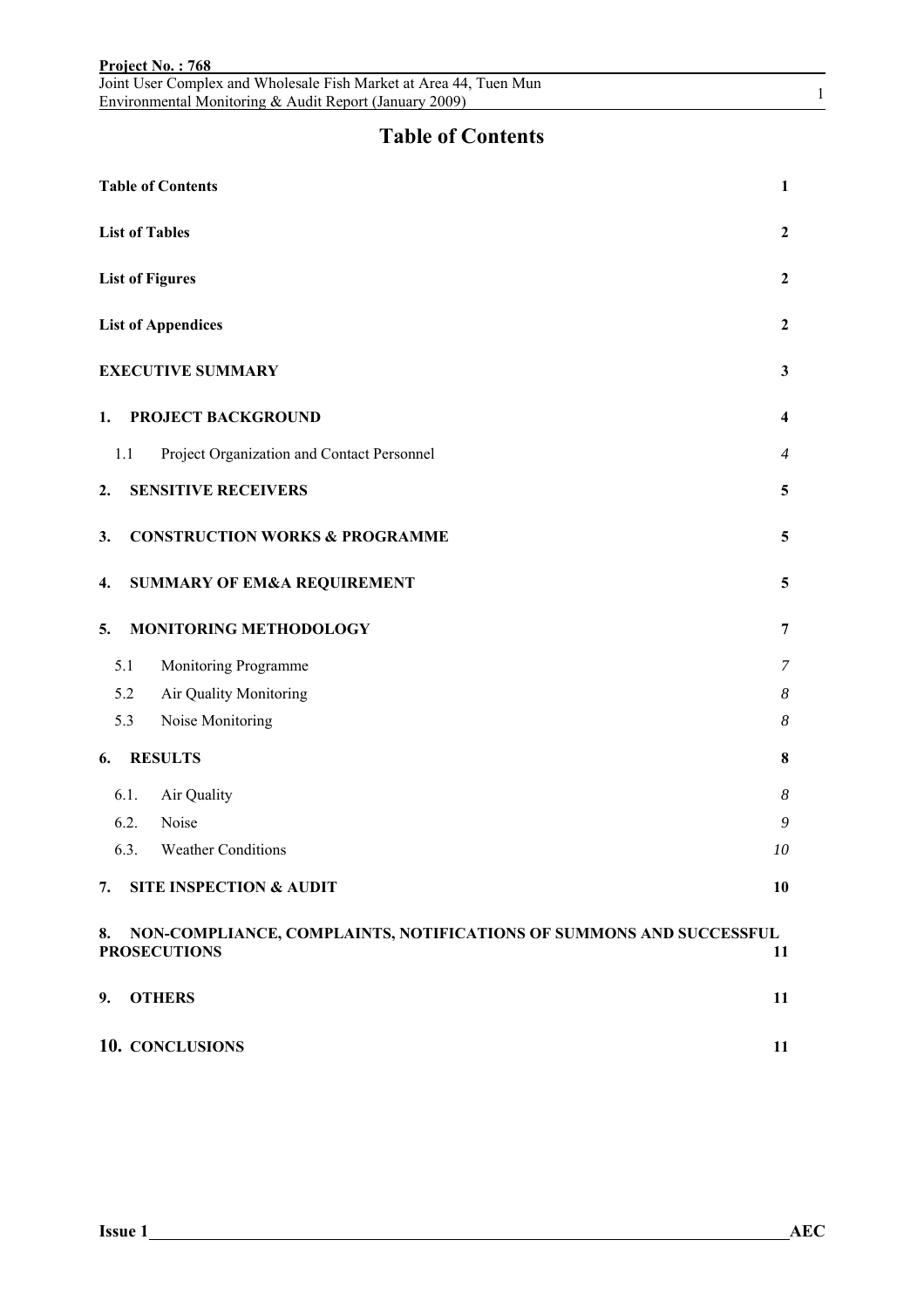### **List of Tables**

- Table 1 Contact Details of Key Personnel
- Table 2 Interrelationship between Construction Activities and Mitigation Measures
- Table 3 Action and Limit Level for Air Quality Impact Monitoring at Yuet Wu Villa
- Table 4 Action and Limit Levels for Construction Noise Impact Monitoring
- Table 5 Event Action Plan
- Table 6 Noise Monitoring Equipment
- Table 7 1-hour TSP Monitoring Results
- Table 8 24-hour TSP Monitoring Results
- Table 9 Noise Monitoring Results
- Table 10 Summary of Weather Conditions during the Monitoring Period
- Table 11 Summary of Site Inspections

#### **List of Figures**

- Figure 1 Site Location Plan
- Figure 2 Location of Air Quality Monitoring Station
- Figure 3 Location of Noise Monitoring Station
- Figure 4 Photos of Air Quality Monitoring Station
- Figure 5 Photos of Noise Monitoring Station
- Figure 6 Photos of the Construction Site for the Junior Police Officers' Married Quarters

#### **List of Appendices**

- Appendix A Calibration Record of High-Volume TSP Sampler
- Appendix B Calibration Certification of the Sound Level Meter and Calibrator
- Appendix C Summary of 1-Hour TSP Monitoring Record
- Appendix D Summary of 24-Hour TSP Monitoring Record
- Appendix E Summary of Noise Monitoring Record
- Appendix F Wind Record from Hong Kong Observatory
- Appendix G Mitigation Measures Implementation Schedule for Construction Stage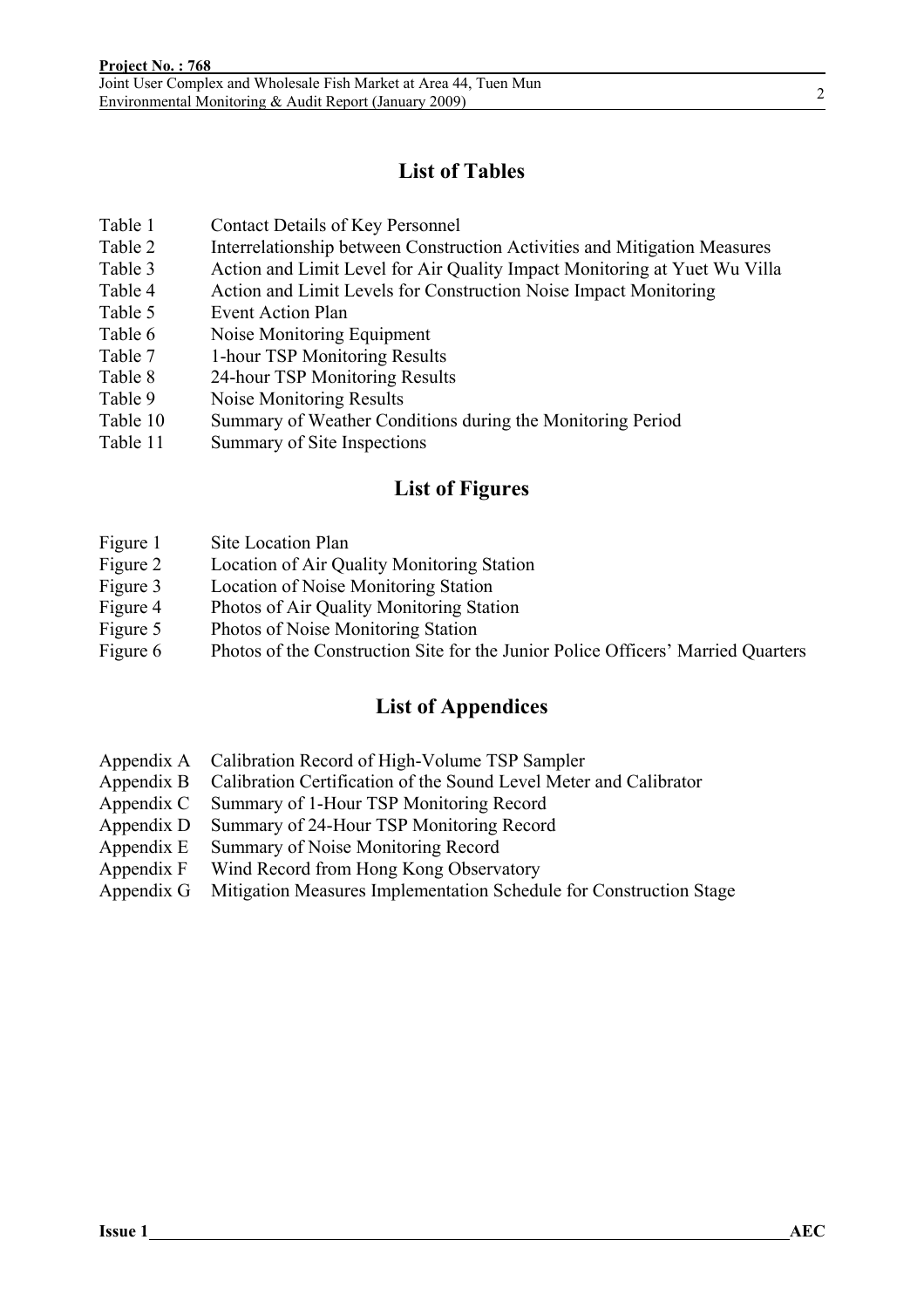#### **EXECUTIVE SUMMARY**

Allied Environmental Consultants Limited (AEC) has been appointed to conduct an environmental monitoring and audit (EM&A) program for the proposed Joint User Complex and Wholesale Fish Market at Area 44, Tuen Mun. The construction works were commenced on 31<sup>st</sup> July 2008. This report is the sixth monthly EM&A report, which detailed the environmental monitoring and audit results recorded during the period from 1<sup>st</sup> January 2009 to  $31<sup>th</sup>$  January 2009.

Impact environmental monitoring for the proposed Joint User Complex and Wholesale Fish Market at Area 44, Tuen Mun has been carried out on  $3<sup>rd</sup>$ ,  $9<sup>th</sup>$ ,  $15<sup>th</sup>$ ,  $21<sup>st</sup>$  and  $29<sup>th</sup>$  January 2009 at Block 15, Yuet Wu Villa. 1-hr TSP and noise monitoring were conducted within the period of 0700-1900 hours, where 24-hr TSP monitoring was conducted continuously for a 24-hour period.

1-hour TSP monitoring results at the monitoring location ranged from  $105 \mu g/m^3$  to  $189 \mu g/m^3$ with an average of  $155\mu g/m^3$ . 24-hour TSP monitoring results ranged from  $70\mu g/m^3$  to  $87 \mu g/m^3$  with an average of  $79 \mu g/m^3$ .

Noise monitoring results at the monitoring location ranged from 60.2dB(A) to 62.2dB(A) with an average of 61.2dB(A).

Based on the monitoring results, the air quality and construction noise level complied with the environmental requirements in EM&A Manual. There were no breaches of the action and limit levels. There were no environmental complaints received in the reporting month. No notification of summons or prosecution was received.

Constructions activities will be undertaken in February 2009 include underground foundation works and drainage diversion. Potential environmental impacts include dust generation from stockpiles of dusty materials and the drainage diversion work; noise from operation of the equipments and jack piling, runoff from drainage diversion works and the storage of various C&D and chemical wastes. The Contractor should properly implement the required environmental mitigation measures as per the implementation schedule in the EM&A manual to ensure no significant adverse environmental impacts to be arisen from the construction works. The Contractor was reminded to maintain good housekeeping throughout the construction phase.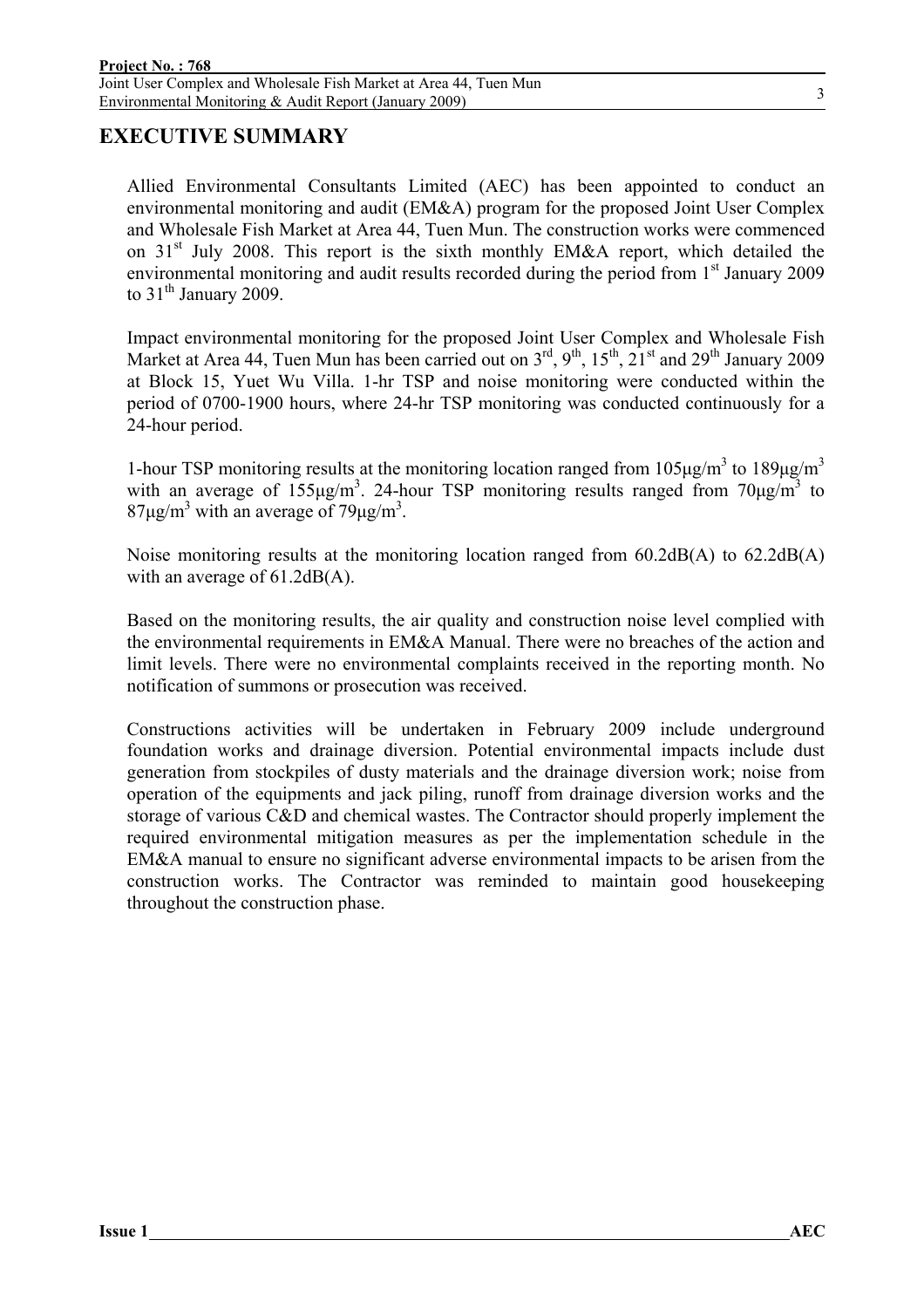### **1. PROJECT BACKGROUND**

A Joint User Complex and Wholesale Fish Market (WFM Complex) at Area 44 in Tuen Mun is proposed to be designed and built by Architectural Services Department on behalf of Agriculture, Fisheries and Conservation Department, Marine Department, Home Affairs Department, and Food and Environmental Hygiene Department of the Hong Kong SAR. The WFM Complex is to provide a permanent site for the relocation of the existing temporary wholesale fish market at Tuen Mun Area 27 and to accommodate a community hall, a dragon boat racing spectator stand, and other community facilities for public use. The proposed development is a 3-storey complex to accommodate a wholesale fish market, a public toilet, a refuse collection point and a marine refuse collection point at the ground floor, a community hall on the first floor, and a dragon boat race spectator stand with landscaped deck on roof level. The proposed Wholesale Fish Market is categorized as a designated project under the Environmental Impact Assessment Ordinance (EIAO) and therefore a detailed Environmental Impact Assessment (EIA-085/2002) has been conducted in year 2002 and an Environmental Permit (EP-296/2007) was issued by Environmental Protection Department in December 2007.

The subject site is located at Castle Peak Bay of Tuen Mun given in Figure 1. The subject site is bounded to the north by a future local open space presently used as a temporary car park, to the east by Castle Peak Bay typhoon shelter, to the south by a future lorry park and to the west by Wu Shan Road. Yuet Wu Villa being the nearest residential establishment is located at around 85m from the site boundary.

#### **1.1 Project Organization and Contact Personnel**

Key personnel and contact particulars are summarized in Table 1.

| Role            | Department / Company           | <b>Names</b>    | <b>Contact Number</b> | Fax Number |
|-----------------|--------------------------------|-----------------|-----------------------|------------|
| Lead User       | Agriculture, Fisheries, and    | Mr. K.H. Chan   | 2150 7092             | 2314 2866  |
| Department      | <b>Conservation Department</b> | Ms. Louise Li   | 2150 7140             |            |
| Environmental   | Architecture Services          | Mr. S.W. Chow   | 28673716              | 2523 9622  |
| Permit Holder   | Department                     | Ms. Susana Chan | 2867 6706             |            |
| Architect       | P&T Architects and             | Ms. Sarah Ng    | 2835 3548             | 2891 3834  |
|                 | Engineers Ltd.                 | Ms. Vivian Law  | 2832 3046             |            |
| Main Contractor | W. Hing Construction Co.       | Mr. Andy Chan   | 9630 7404             | 8343 9188  |
|                 | Ltd.                           | Mr. Tim Wong    | 6478 4623             |            |
| Environmental   | <b>Allied Environmental</b>    | Ms. Grace Kwok  | 2815 7028             | 2815 5399  |
| Team Leader     | Consultants Ltd.               |                 |                       |            |
| Independent     | Cinotech Consultants Ltd.      | Mr. Alex Ngai   | 2151 2083             | 3107 1388  |
| Environmental   |                                |                 |                       |            |
| Checker         |                                |                 |                       |            |

#### *Table 1 Contact Details of Key Personnel*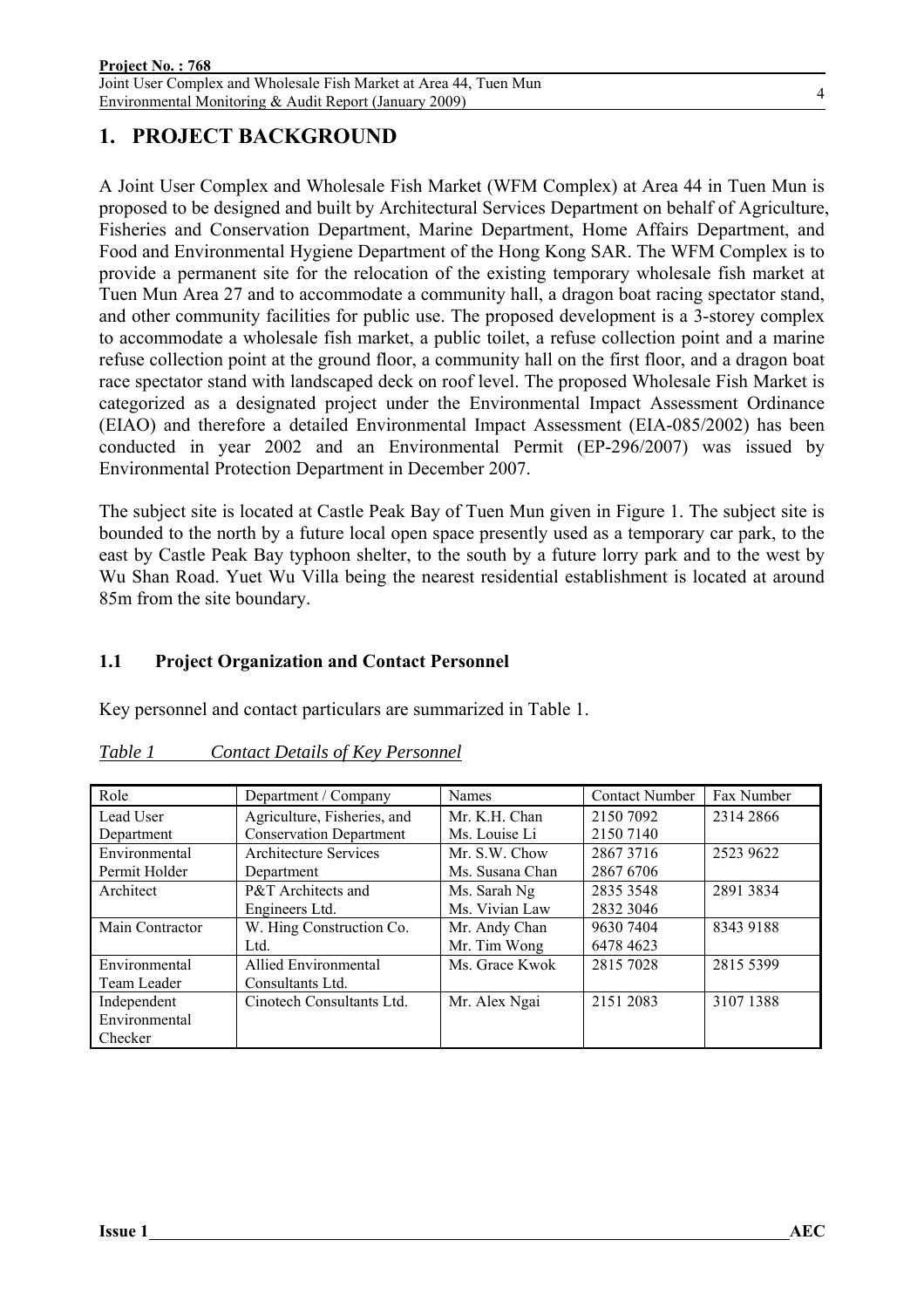### **2. SENSITIVE RECEIVERS**

Air Sensitive Receivers (ASRs) within 500m include Yuet Wu Villa, lawn bowling field, tennis court, which are less than 100m away from the subject site. Tuen Mun Wu Hong Clinic is located to the west at about 100m to the site boundary. Two secondary schools, Ka Chi Secondary School and South Tuen Mun Government Secondary School, are approximately 300m to the south of the site boundary.

Noise Sensitive Receivers (NSRs) within 300m are Yuet Wu Villa, Siu Hei Court, Yan Chai Hospital Low Chan Chor Si Primary School and Wu King Estate. The nearest NSR will be Block 15 of Yuet Wu Villa.

### **3. CONSTRUCTION WORKS & PROGRAMME**

The major works undertaken and/or completed during the monitoring period are listed below:

- Underground foundation works
- Drainage diversion works

Table 2 shows the interrelationship between construction activities and environmental mitigation measures for the reporting month.

|--|

| <b>Construction Works</b> | Major Environmental Impact     | <b>Mitigation Measures</b>    |
|---------------------------|--------------------------------|-------------------------------|
| Underground foundation    | Noise impact                   | Well-maintained plants were   |
| works                     |                                | used                          |
| Drainage diversion        | Air quality, and water quality | Water spraying, avoided rainy |
|                           | impacts                        | days                          |

### **4. SUMMARY OF EM&A REQUIREMENT**

For regular impact monitoring, the sampling frequency of at least once in every six-days, shall be strictly observed at the monitoring station for 24-hr TSP monitoring. For 1-hr TSP monitoring, the sampling frequency of at least three times in every six-days should be undertaken when the highest dust impact occurs. For noise monitoring, one set of measurement between 0700-1900 hours on normal weekdays. Leq(30 min) shall be used as the monitoring parameter.

From baseline monitoring results, the proposed Action and Limit Levels for air quality are summarized in Table 3. The average baseline 1-hr TSP value of  $129\mu g/m<sup>3</sup>$  and 24-hr TSP value of  $65\mu\text{g/m}^3$  measured at Block 15, Yuet Wu Villa was used to determine the action and limit level for air quality impact monitoring. The proposed Action and Limit Levels for construction noise are summarized in Table 4.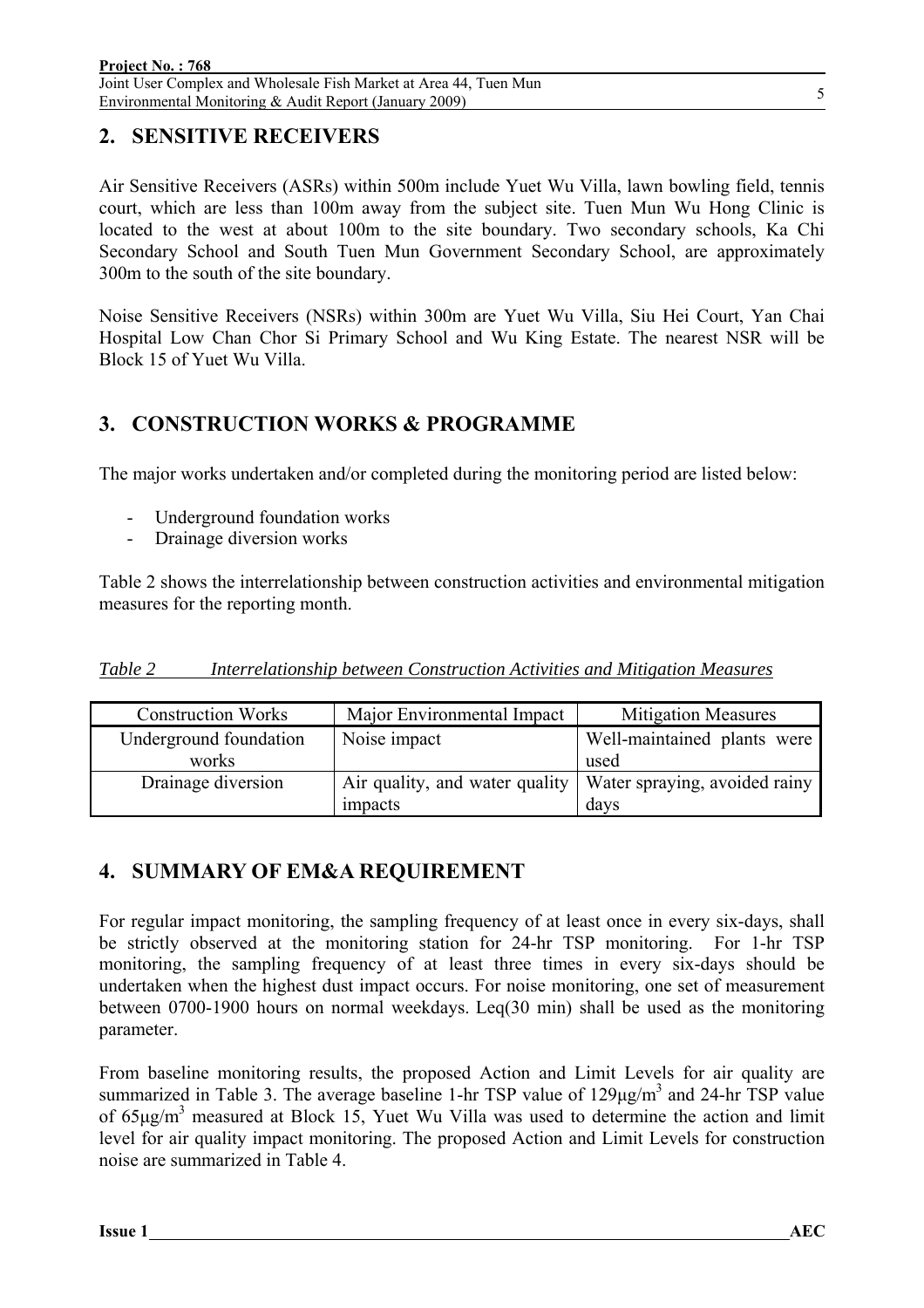| Table 3 |  |  |  | Action and Limit Level for Air Quality Impact Monitoring at Yuet Wu Villa |  |
|---------|--|--|--|---------------------------------------------------------------------------|--|
|         |  |  |  |                                                                           |  |

| <b>Parameters</b> | <b>Baseline Level</b><br>$(\mu g/m^3)$ | <b>Action Level</b><br>$(\mu g/m^3)$ | <b>Limit Level</b><br>$(\mu g/m^3)$ |
|-------------------|----------------------------------------|--------------------------------------|-------------------------------------|
| 24-Hour TSP Level |                                        |                                      | 260                                 |
| 1-Hour TSP Level  | 29                                     | 334                                  | 500                                 |

| Action and Limit Levels for Construction Noise Impact Monitoring |
|------------------------------------------------------------------|
|------------------------------------------------------------------|

| <b>Time Period</b>                                                                                        | <b>Action Level</b>                                | <b>Limit Level</b>                                                                                        |
|-----------------------------------------------------------------------------------------------------------|----------------------------------------------------|-----------------------------------------------------------------------------------------------------------|
| $(0700-1900)$<br>Daytime<br>hours) on weekdays                                                            | When one documented<br>compliant is received       | Dwelling $75dB(A)^T$<br>School $70dB(A)$ <sup>1</sup><br>$(65dB(A)$ during<br>$examinations$ <sup>1</sup> |
| 1900-2300 on any day and<br>$0700-2300$ on Sunday and<br>general holidays, for use<br>of PME <sup>2</sup> | When<br>one documented<br>compliant is received    | $65dB(A)^3$                                                                                               |
| All days during the night-<br>time $(2300-0700$ hours) <sup>2</sup>                                       | When<br>documented<br>one<br>compliant is received | $50dB(A)^3$                                                                                               |

*Note: 1. Construction noise criteria stipulated in the TM-EIAO* 

*2. A Construction Noise Permit (CNP) shall be required for the carrying out of the construction work during the restricted hours (1900-2300 on any day and 0700-2300 on Sunday and general holidays, for use of PME; and All days during the night-time (2300-0700 hours)) 3. Area sensitivity rating of the monitoring location is "B".* 

Should non-compliance of the above Action and Limit levels occurs, the contractor shall undertake corresponding in accordance with the proposed Event Action Plan given in the EM&A Manual. A summarized general Event Action Plan is given in Table 5. Details should be referred to the Event Action Plan in the EM&A Manual.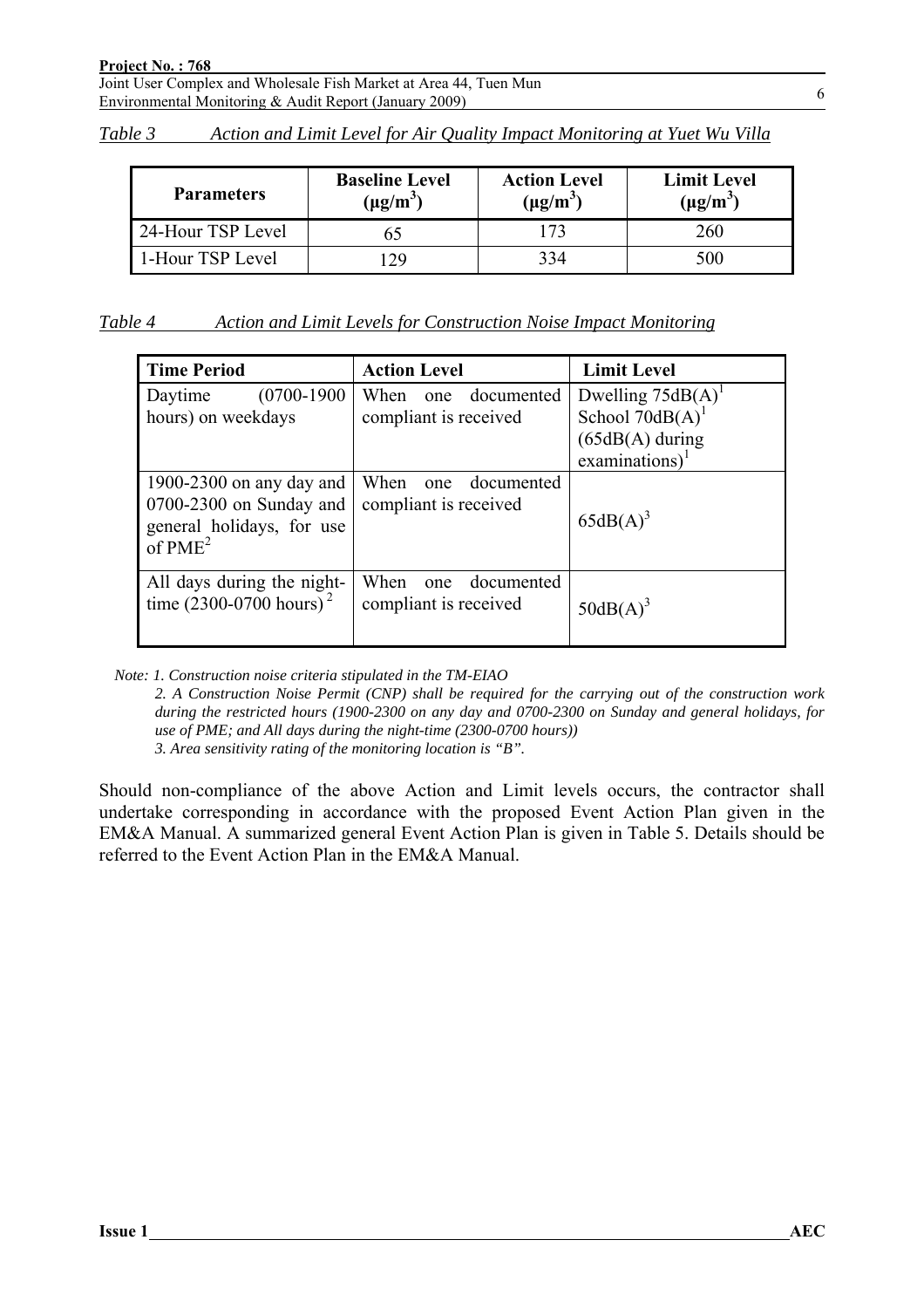*Table 5 Event Action Plan*

| Level  | Step 1                                                                                                                                                                                                  | Step 2                                                                                                                                                                                                                                                                                      | Step 3                                                                                                                                                          |
|--------|---------------------------------------------------------------------------------------------------------------------------------------------------------------------------------------------------------|---------------------------------------------------------------------------------------------------------------------------------------------------------------------------------------------------------------------------------------------------------------------------------------------|-----------------------------------------------------------------------------------------------------------------------------------------------------------------|
| Action | • Identify source<br>Check monitoring<br>data and working<br>methods                                                                                                                                    | • Contact project<br>manager to discuss<br>and implement<br>remedial action<br>Rectify any<br>$\bullet$<br>unacceptable practice<br>Amend working<br>methods if<br>appropriate<br>• If exceedance<br>continues, commence<br>additional monitoring                                           | • Notify client/project<br>manager following<br>correct of the<br>situation<br>Cease additional<br>$\bullet$<br>monitoring if<br>exceedance stops               |
| Limit  | Identify source<br>$\bullet$<br>Notify client/project<br>manager<br>Check monitoring<br>data and working<br>methods<br>Repeat measurement<br>to confirm finding<br>Commence<br>additional<br>monitoring | Take immediate<br>$\bullet$<br>action to avoid further<br>exceedance<br>Submit proposal for<br>$\bullet$<br>remedial actions to<br>client/project<br>manager within 3<br>working days<br>Implement the agreed<br>proposal<br>If exceedance<br>continues, amend and<br>resubmit the proposal | Notify client/project<br>$\bullet$<br>manager following<br>correction of the<br>situation<br>Cease additional<br>$\bullet$<br>monitoring if<br>exceedance stops |

### **5. MONITORING METHODOLOGY**

#### **5.1 Monitoring Programme**

Air quality monitoring and noise monitoring were conducted at Block 15, Yuet Wu Villa on 3<sup>rd</sup>,  $9<sup>th</sup>$ ,  $15<sup>th</sup>$ ,  $21<sup>st</sup>$  and  $29<sup>th</sup>$  January 2009. Air quality monitoring station was set up at the roof top of the residential block and noise monitoring was conducted at 1.2m above ground level at the junction of Wu Sau Street and Wu On Street as given in Figure 2 and 3. Figure 4 and 5 show photos taken during monitoring at the two locations.

A construction site for the proposed Junior Police Officers' Married Quarters is located at Wu Hong Street which is 110m away from the monitoring location, which can be a major source of the noise and TSP generation during the monitoring period. Figure 6 shows the photo of the construction site.

7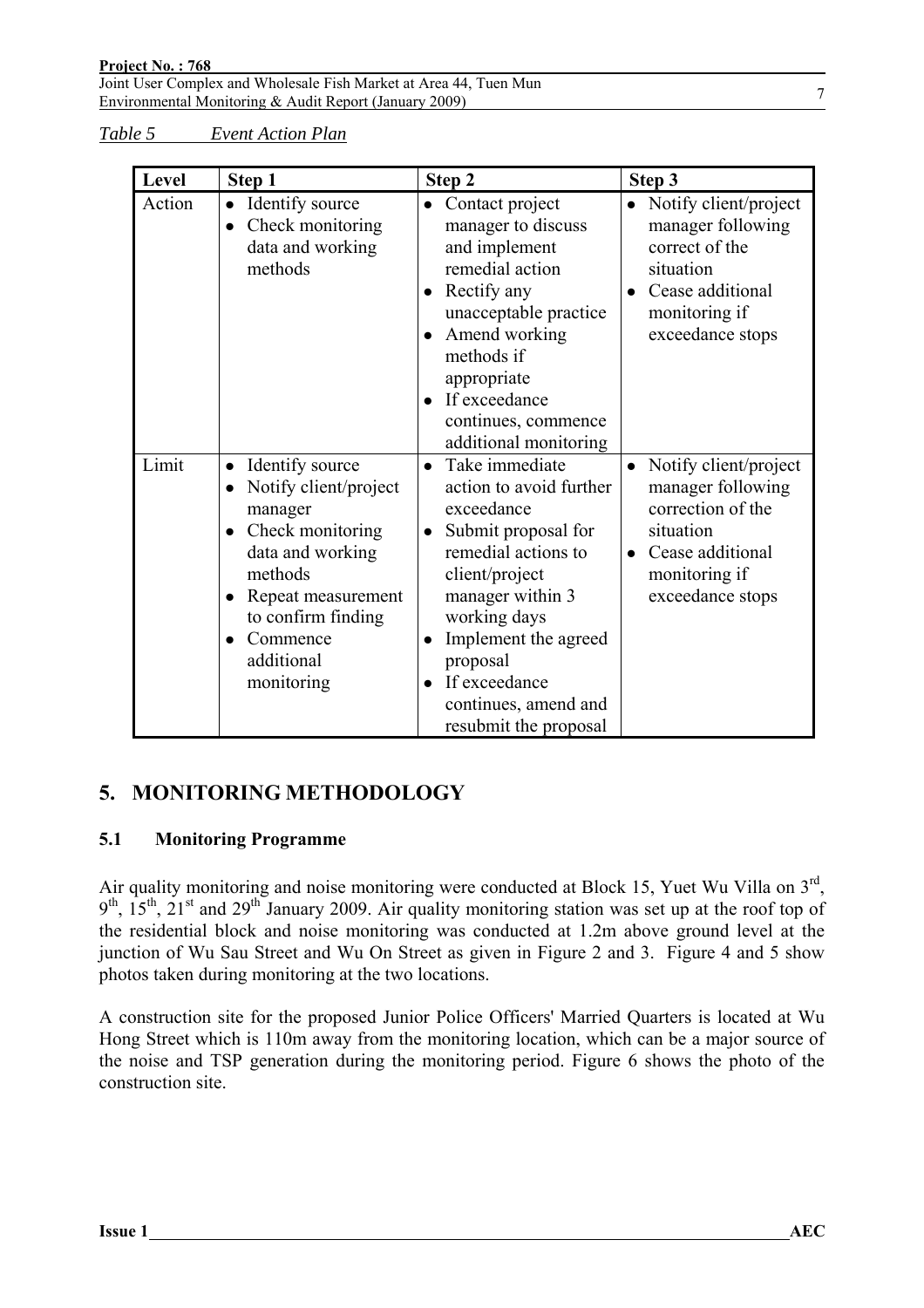#### **5.2 Air Quality Monitoring**

1-hour and 24-hour TSP air quality monitoring was conducted at the designated air quality monitoring location using a High Volume TSP Sampler (Model No: Anderson GMWS-2310 ACCU-VOL) at the designated location. The Calibration Record of the High-Volume TSP Sampler is given in Appendix A. 24-hour TSP samples were taken every six days. 1-hour TSP samples were taken three times a day between 0700-1900 hours.

#### **5.3 Noise Monitoring**

Noise monitoring was conducted at the designated noise monitoring location between 0700-1900 hours using a sound level meter which complies with the International Electrotechnical Commission Publications 651:1979 (Type 1) and 804:1985 (Type 1). Noise instrumentation details are given in Table 6 and the Calibration Certificate for the sound level meter and calibrator is given in Appendix B.

#### *Table 6 Noise Monitoring Equipment*

| <b>Manufacturer</b> | <b>Type/Model No.</b> | Equipment                   |
|---------------------|-----------------------|-----------------------------|
| <b>RION</b>         | Model NL 31           | Precision<br>Sound<br>Level |
|                     |                       | Analyser with windshield    |
| <b>RION</b>         | Model NC 73           | Calibrator                  |

Noise levels measurements were recorded in terms of thirty minutes A-weighted equivalent continuous sound pressure level (Leq(30min)) on a daily basis. The sound level meter was calibrated immediately prior to and following each noise measurement. The meter was mounted on a tripod at a height of 1.2m and the microphone was positioned at 1m away the building façade of the noise monitoring station facing the construction site.

Noise measurements were not made in the presence of fog, rain, and wind with a steady speed exceeding 5m/s or wind with gusts exceeding 10m/s. The wind speed was checked with a portable anemometer capable of measuring the wind speed in m/s.

### **6. RESULTS**

#### **6.1. Air Quality**

1-hour and 24-hour TSP monitoring results are summarized in Table 7 and 8 and serve as the basis for determining the action and limit levels. The minimum and maximum 1-hour TSP measured at Yuet Wu Villa was  $105 \mu g/m^3$  and  $189 \mu g/m^3$  respectively with an average of 155μg/m<sup>3</sup>. The minimum and maximum 24-hour TSP measured was  $70\mu g/m^3$  and  $87\mu g/m^3$ respectively with an average of  $79\mu g/m<sup>3</sup>$ . Summary of air quality monitoring record is provided in Appendix C and D.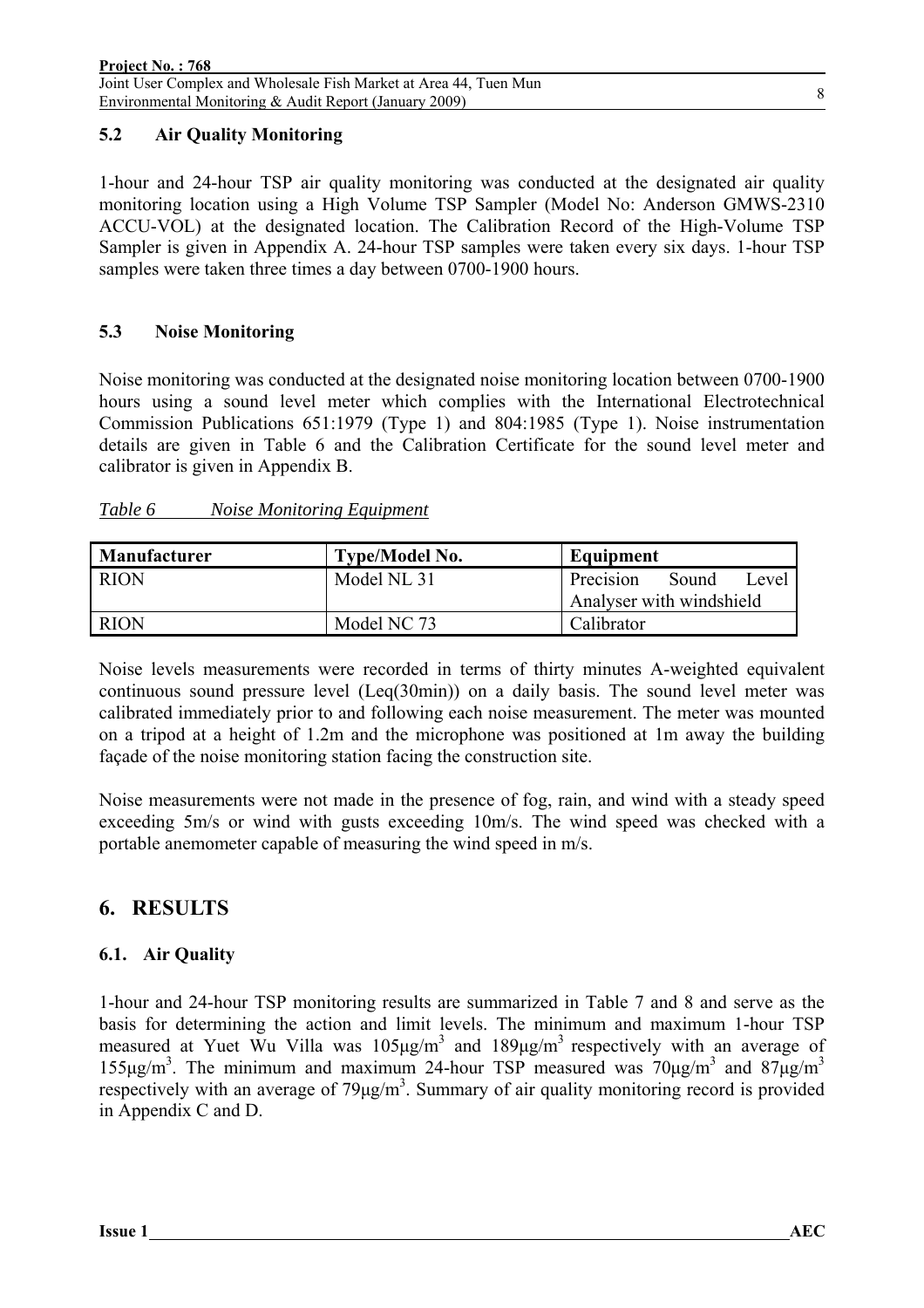|                | Date        | 1-hr TSP $(\mu g/m^3)$ |           |           |         |               |
|----------------|-------------|------------------------|-----------|-----------|---------|---------------|
| Day            |             | Reading 1              | Reading 2 | Reading 3 | Average | $(\mu g/m^3)$ |
|                | 3 Jan 2009  | 189                    | 170       | 159       | 173     |               |
| ↩              | 9 Jan 2009  | 153                    | 163       | 165       | 160     |               |
|                | 15 Jan 2009 | 152                    | 164       | 176       | 164     | 155           |
| $\overline{4}$ | 21 Jan 2009 | 161                    | 176       | 172       | 170     |               |
|                | 29 Jan 2009 | 112                    | 113       | 105       | 110     |               |

*Table 7 1-Hour TSP Monitoring Results*

| Table 8 | 24-Hour TSP Monitoring Results |  |
|---------|--------------------------------|--|
|         |                                |  |

| Day           | Date        | 24-hr TSP $(\mu g/m^3)$ |
|---------------|-------------|-------------------------|
|               | 3 Jan 2009  | 87                      |
| 2             | 9 Jan 2009  | 76                      |
| $\mathcal{R}$ | 15 Jan 2009 | 85                      |
|               | 21 Jan 2009 | 77                      |
| ς             | 29 Jan 2009 | 70                      |
|               | Average     | 79                      |

#### **6.2. Noise**

Noise monitoring results in terms of  $L_{eq(30min)}$ ,  $L_{10(30min)}$   $L_{90(30min)}$  measured at the designated noise monitoring location are summarized in Table 9.  $L_{10}$  and  $L_{90}$  represent sound levels that are exceeded 10% and 90% of the time respectively. Normally,  $L_{10}$  measurements can be considered as the average peak levels, whilst  $L_{90}$  levels can be considered as the average background noise levels.

During the reporting month, the minimum and maximum noise level measured at Yuet Wu Villa was 60.2dB(A) L<sub>eq(30min)</sub> and 62.2dB(A) L<sub>eq(30min)</sub> respectively with an average of 61.2dB(A) Leq(30min). No exceedance was recorded in this reporting period. Summary of noise monitoring record will be provided in Appendix E.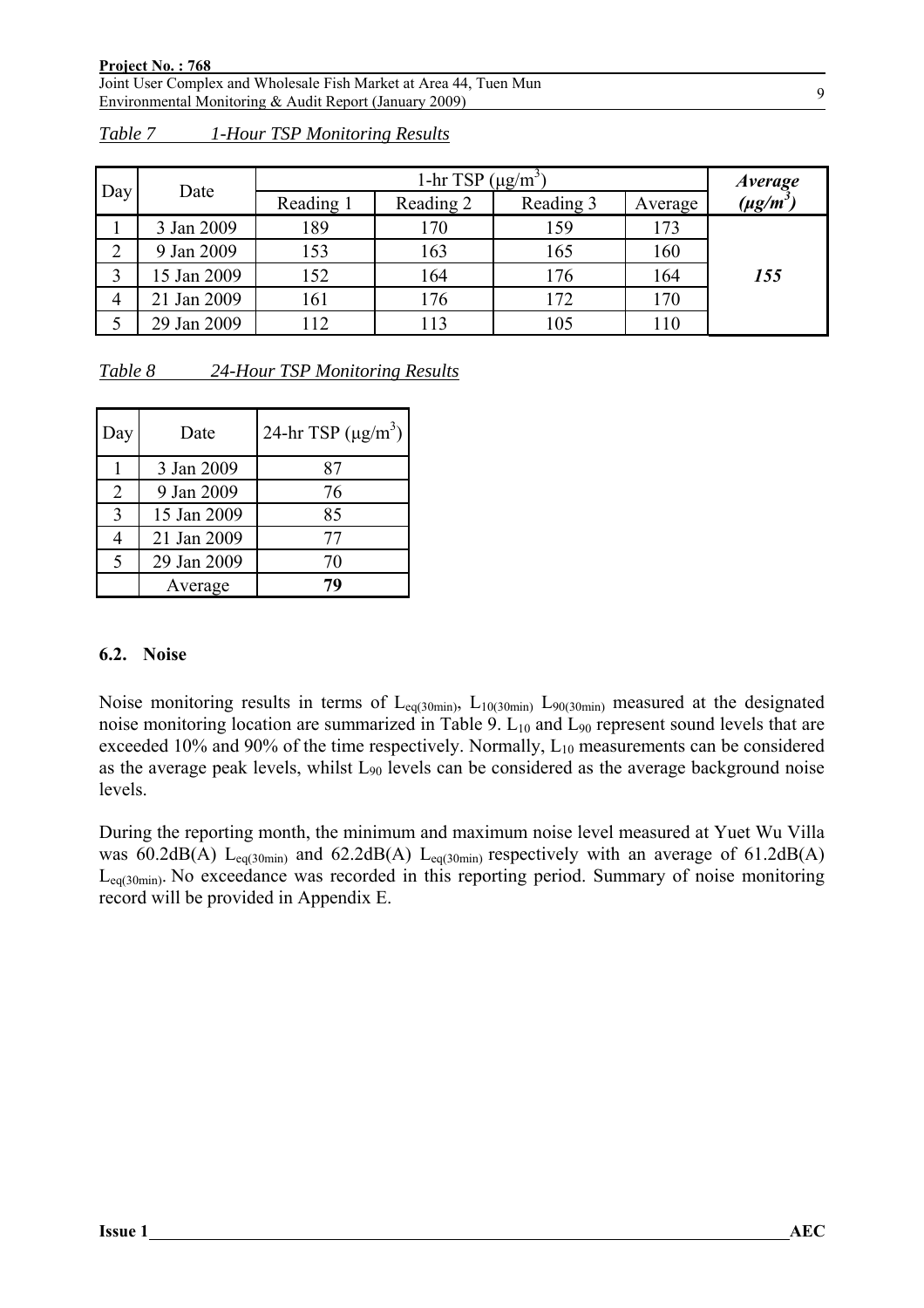| Day | Date           | $L_{10(30\text{mins})}$ (dB(A)) | $L_{90(30\text{mins})}$ (dB(A)) | $L_{eq(30 mins)}$ (dB(A)) |
|-----|----------------|---------------------------------|---------------------------------|---------------------------|
|     | 3 Jan 2009     | 63.2                            | 58.9                            | 61.2                      |
|     | 9 Jan 2009     | 63.9                            | 59.2                            | 62.2                      |
|     | 15 Jan 2009    | 63.5                            | 58.5                            | 61.2                      |
|     | 21 Jan 2009    | 63.5                            | 58.2                            | 61.2                      |
|     | 29 Jan 2009    | 61.2                            | 57.9                            | 60.2                      |
|     | <i>Average</i> | 63.1                            | 58.5                            | 61.2                      |

*Table 9 Noise Monitoring Results*

#### **6.3. Weather Conditions**

Weather data of the monitoring station were obtained from the nearest Hong Kong Observatory (HKO) Tuen Mun automatic weather station located at Tuen Mun Town Park (63 mPD). Table 10 summarizes the wind data during the monitoring dates. Wind record from HKO is shown in Appendix F.

*Table 10 Summary of Weather Conditions during the Monitoring Period*

| Date        | Weather | <b>Prevailing</b><br><b>Wind direction</b> | <b>Daily Average</b><br>Wind speed<br>(m/s) |
|-------------|---------|--------------------------------------------|---------------------------------------------|
| 3 Jan 2009  | Sunny   | N                                          | 1.61                                        |
| 9 Jan 2009  | Sunny   | N                                          | 3.20                                        |
| 15 Jan 2009 | Sunny   | N                                          | 1.85                                        |
| 21 Jan 2009 | Cloudy  | N                                          | 1.47                                        |
| 29 Jan 2009 | Cloudy  | NW                                         | 1 75                                        |

#### **7. SITE INSPECTION & AUDIT**

5 site inspections were conducted by the Environmental Team (ET) in this reported period. Major observations by the ET, actions by the Contractor and outcome are summarized in the Table 11.

|                | Date        | <b>Observations</b>  | <b>Action</b><br>taken<br>by            | Outcome                 |
|----------------|-------------|----------------------|-----------------------------------------|-------------------------|
|                |             |                      | Contractor                              |                         |
|                | 2 Jan 2009  | N <sub>0</sub>       | outstanding   Contractor was required   |                         |
|                |             | observations         | during to keep up with the              |                         |
|                |             | inspection.          | mitigation measures.                    |                         |
| $\overline{2}$ | 10 Jan 2009 | Stockpiles<br>were I | $\blacksquare$ The<br>contractor<br>was | The<br>situation<br>was |
|                |             | compacted.           | advised to cover the rectified after    | work                    |
|                |             |                      | stockpiles after work.                  | immediately.            |

*Table 11 Summary of Site Inspections*

10